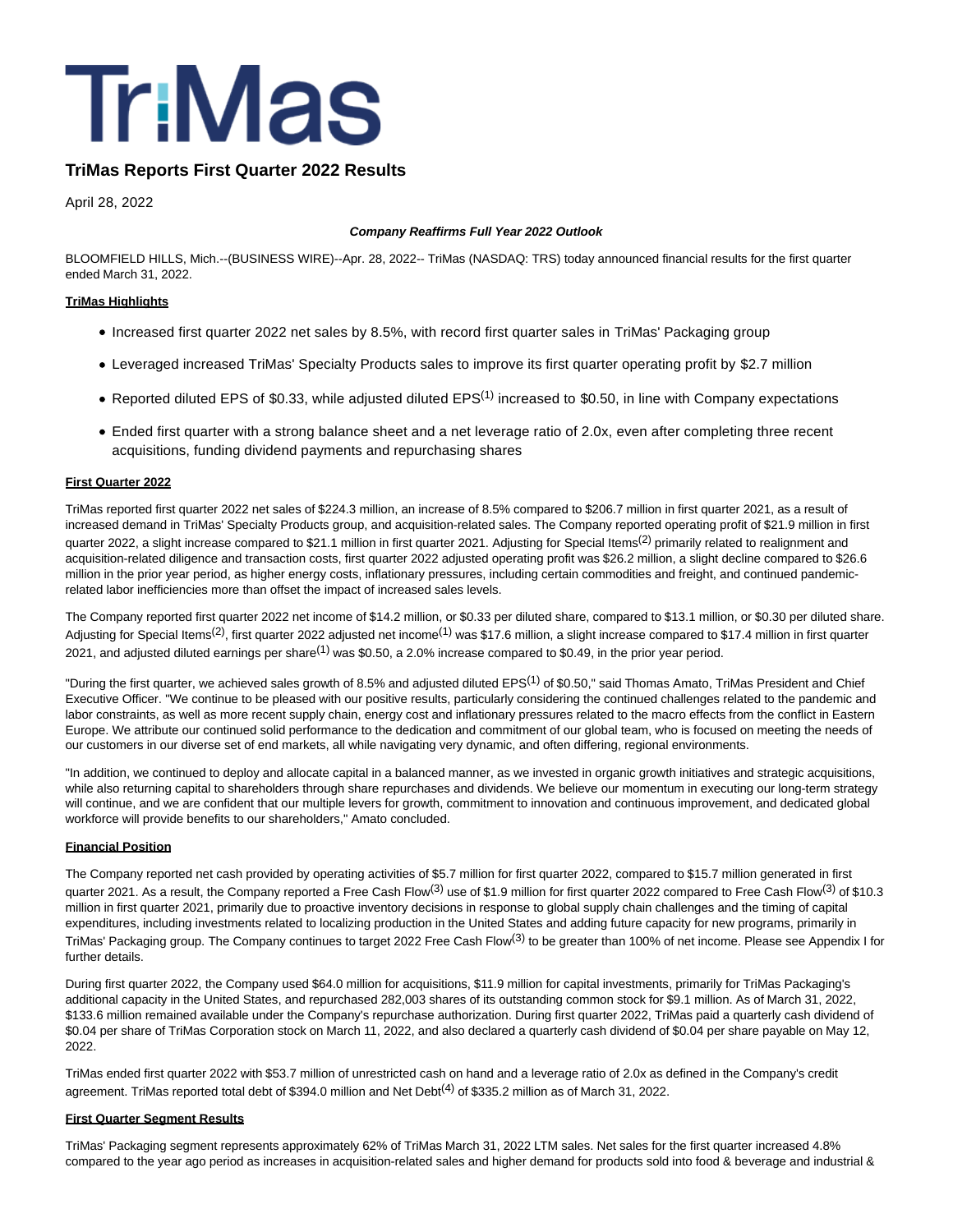agricultural applications were partially offset by the planned abatement of pandemic-related demand, particularly as compared to the high sales levels in first quarter 2021 for these products, and the impact of unfavorable currency exchange. First quarter operating profit increased slightly and the related margin percentage decreased slightly as the impact of increased sales was mitigated predominantly by higher energy costs. During first quarter 2022, the Company completed the acquisition of Intertech, a manufacturer of prototype production molds and custom components for medical and other applications, which is reported as part of TriMas' Packaging segment.

TriMas' Aerospace segment represents approximately 21% of TriMas March 31, 2022 LTM sales. Net sales for the first quarter decreased 0.2% compared to the year ago period, as the impact of market share gains and acquisition-related sales were more than offset by the expected decline in special stocking orders, which were predominantly fulfilled in 2021. First quarter operating profit and the related margin decreased as a result of a less favorable sales mix from lower levels of stocking orders, and continued labor inefficiencies related to the pandemic.

TriMas' Specialty Products segment represents approximately 17% of TriMas March 31, 2022 LTM sales. First quarter net sales increased 37.5% compared to the year ago period, primarily due to higher demand for steel cylinders used in construction and HVAC applications, as end markets have improved from the pandemic downturn. Sales of replacement parts for stationary power generation units and compressors increased primarily as a result of higher demand levels given increased natural gas and crude pricing, and related activities in North America. First quarter operating profit and the related margin increased as a result of higher sales and the positive impact of previous factory floor improvement actions.

### **Outlook**

The Company reaffirms its full year 2022 outlook provided on March 1, 2022. The Company expects to generate full year 2022 adjusted diluted earnings per share<sup>(1)</sup> in the range of \$2.25 to \$2.35, based on consolidated sales growth of 8% to 11% compared to 2021. In addition, the Company is targeting 2022 Free Cash Flow<sup>(3)</sup> to be greater than 100% of net income.

The above outlook includes the impact of all announced acquisitions, but excludes any additional future direct or indirect impacts that may result from the geopolitical risks related to the recent events in Eastern Europe and potential supply disruptions related to China's zero-COVID approach. All of the above amounts considered as 2022 guidance are after adjusting for any current or future amounts that may be considered Special Items, and in the case of adjusted diluted earnings per share, acquisition-related intangible asset amortization expense for deals that have not yet been consummated. The inability to predict the amount and timing of the impacts of these Special Items makes a detailed reconciliation of these forwardlooking non-GAAP financial measures impracticable.(2)

#### **Conference Call Information**

TriMas will host its first quarter 2022 earnings conference call today, Thursday, April 28, 2022, at 10 a.m. ET. The call-in number is (888) 254-3590. Participants should request to be connected to the TriMas first quarter 2022 earnings conference call (Confirmation Code 2219626). The conference call will also be simultaneously webcast via TriMas' website at [www.trimascorp.com,](https://cts.businesswire.com/ct/CT?id=smartlink&url=http%3A%2F%2Fwww.trimascorp.com&esheet=52699934&newsitemid=20220428005241&lan=en-US&anchor=www.trimascorp.com&index=1&md5=d6b2d4543bf1efa096d8575cb23703d3) under the "Investors" section, with an accompanying slide presentation. A replay of the conference call will be available on the TriMas website or by dialing (888) 203-1112 (Replay Passcode 2219626) beginning April 28, 2022, at 3 p.m. ET through May 5, 2022, at 3 p.m. ET.

### **Notice Regarding Forward-Looking Statements**

Any "forward-looking" statements, within the meaning of Section 27A of the Securities Act of 1933 and Section 21E of the Securities Exchange Act of 1934, contained herein, including those relating to TriMas' business, financial condition or future results, involve risks and uncertainties with respect to, including, but not limited to: the severity and duration of the ongoing coronavirus ("COVID-19") pandemic on our operations, customers and suppliers, as well as related actions taken by governmental authorities and other third parties in response, each of which is uncertain, rapidly changing and difficult to predict; general economic and currency conditions; inflationary pressures on our supply chain, including raw material and energy costs, and customers; interest rate volatility; risks and uncertainties associated with intangible assets, including goodwill or other intangible asset impairment charges; competitive factors; future trends; our ability to realize our business strategies; our ability to identify attractive acquisition candidates, successfully integrate acquired operations or realize the intended benefits of such acquisitions; information technology and other cyber-related risks; the performance of our subcontractors and suppliers; supply constraints, including the availability and cost of raw materials; market demand; intellectual property factors; litigation; government and regulatory actions, including, without limitation, climate change legislation and other environmental regulations, as well as the impact of tariffs, quotas and surcharges; our leverage; liabilities imposed by our debt instruments; labor disputes and shortages; changes to fiscal and tax policies; contingent liabilities relating to acquisition activities; the disruption of operations from catastrophic or extraordinary events, including natural disasters and public health crises; the amount and timing of future dividends and/or share repurchases, which remain subject to Board approval and depend on market and other conditions; our future prospects; and other risks that are detailed in the Company's Annual Report on Form 10-K for the fiscal year ended December 31, 2021. The risks described are not the only risks facing our Company. Additional risks and uncertainties not currently known to us or that we currently deemed to be immaterial also may materially adversely affect our business, financial position and results of operations or cash flows. These risks and uncertainties may cause actual results to differ materially from those indicated by the forward-looking statements. All forward-looking statements made herein are based on information currently available, and the Company assumes no obligation to update any forward-looking statements, except as required by law.

#### **Non-GAAP Financial Measures**

In this release, certain non-GAAP financial measures are used. Reconciliations of these non-GAAP financial measures to the most directly comparable GAAP financial measure may be found in Appendix I at the end of this release. Management believes that presenting these non-GAAP financial measures provides useful information to investors by helping them identify underlying trends in the Company's businesses and facilitating comparisons of performance with prior and future periods and to the Company's peers. These non-GAAP financial measures should be considered in addition to, and not as a replacement for or superior to, the comparable GAAP measure, and may not be comparable to similarly titled measures reported by other companies.

Reconciliations of forward-looking non-GAAP financial measures to the most directly comparable GAAP financial measures are provided only for the expected impact of amortization of acquisition-related intangible assets for completed acquisitions, as the Company is unable to provide estimates of future Special Items<sup>(2)</sup> or amortization from future acquisitions without unreasonable effort, due to the uncertainty and inherent difficulty of predicting the occurrence and the financial impact of such items impacting comparability and the periods in which such items may be recognized. For the same reasons, the Company is unable to address the probable significance of the unavailable information, which could be material to future results.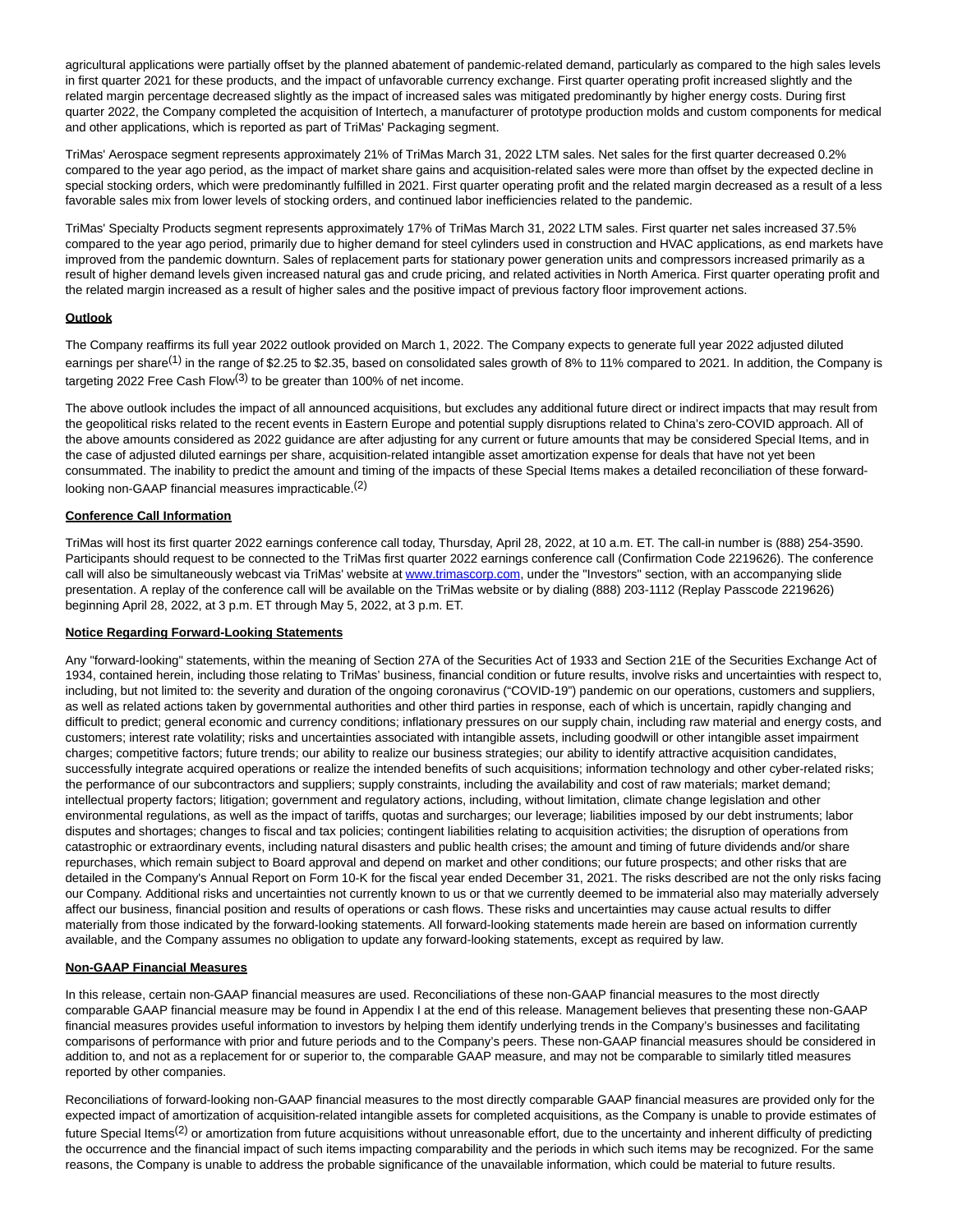Additional information is available at [www.trimascorp.com u](https://cts.businesswire.com/ct/CT?id=smartlink&url=http%3A%2F%2Fwww.trimascorp.com&esheet=52699934&newsitemid=20220428005241&lan=en-US&anchor=www.trimascorp.com&index=2&md5=7ee40819a500b94144069cc0ca543e7f)nder the "Investors" section.

- (1) The Company defines adjusted diluted earnings per share as net income (per GAAP), plus or minus the after-tax impact of Special Items<sup>(2)</sup>, plus the after-tax impact of non-cash acquisition-related intangible asset amortization expense. While the acquisition-related intangible assets aid in the Company's revenue generation, the Company adjusts for the non-cash amortization expense because the Company believes it (i) enhances management's and investors' ability to analyze underlying business performance, (ii) facilitates comparisons of financial results over multiple periods, and (iii) provides more relevant comparisons of financial results with the results of other companies as the amortization expense associated with these assets may fluctuate significantly from period to period based on the timing, size, nature, and number of acquisitions.
- (2) Appendix I details certain costs, expenses and other amounts or charges, collectively described as "Special Items," that are included in the determination of net income, earnings per share and/or cash flows from operating activities under GAAP, but that management believes should be separately considered when evaluating the quality of the Company's core operating results, given they may not reflect the ongoing activities of the business.
- (3) The Company defines Free Cash Flow as Net Cash Provided by/Used for Operating Activities, excluding the cash impact of Special Items, less Capital Expenditures. Please see Appendix I for additional details.
- (4) The Company defines Net Debt as Total Debt less Cash and Cash Equivalents. Please see Appendix I for additional details.

### **About TriMas**

TriMas manufactures a diverse set of products primarily for the consumer products, aerospace and industrial markets through its TriMas Packaging, TriMas Aerospace and Specialty Products groups. Our approximately 3,500 dedicated employees in 13 countries provide customers with a wide range of innovative and quality product solutions through our market-leading businesses. Our TriMas family of businesses has strong brand names in the markets served, and operates under a common set of values and strategic priorities under the TriMas Business Model. TriMas is publicly traded on the NASDAQ under the ticker symbol "TRS," and is headquartered in Bloomfield Hills, Michigan. For more information, please visi[t www.trimascorp.com.](https://cts.businesswire.com/ct/CT?id=smartlink&url=http%3A%2F%2Fwww.trimascorp.com&esheet=52699934&newsitemid=20220428005241&lan=en-US&anchor=www.trimascorp.com&index=3&md5=f7180aa8091881651a9aa7154b68a80e)

## **TriMas Corporation Condensed Consolidated Balance Sheet (Dollars in thousands)**

|                                              |    | March 31,<br>2022 |  | December 31,<br>2021 |
|----------------------------------------------|----|-------------------|--|----------------------|
| <b>Assets</b>                                |    | (unaudited)       |  |                      |
| Current assets:                              |    |                   |  |                      |
| Cash and cash equivalents                    | \$ | 58,820 \$         |  | 140,740              |
| Receivables, net                             |    | 150,500           |  | 125,630              |
| Inventories                                  |    | 158,360           |  | 152,450              |
| Prepaid expenses and other current assets    |    | 16,290            |  | 12,950               |
| Total current assets                         |    | 383,970           |  | 431,770              |
| Property and equipment, net                  |    | 279,840           |  | 265,630              |
| Operating lease right-of-use assets          |    | 53,150            |  | 50,650               |
| Goodwill                                     |    | 345,010           |  | 315,490              |
| Other intangibles, net                       |    | 204,260           |  | 196,730              |
| Deferred income taxes                        |    | 7,920             |  | 9,740                |
| Other assets                                 |    | 34,900            |  | 33,630               |
| <b>Total assets</b>                          | \$ | 1,309,050 \$      |  | 1,303,640            |
| <b>Liabilities and Shareholders' Equity</b>  |    |                   |  |                      |
| Current liabilities:                         |    |                   |  |                      |
| Accounts payable                             | \$ | 94,870 \$         |  | 87,800               |
| <b>Accrued liabilities</b>                   |    | 51,560            |  | 58,980               |
| Operating lease liabilities, current portion |    | 8,400             |  | 8,120                |
| <b>Total current liabilities</b>             |    | 154,830           |  | 154,900              |
| Long-term debt, net                          |    | 394,040           |  | 393,820              |
| Operating lease liabilities                  |    | 46,390            |  | 43,780               |
| Deferred income taxes                        |    | 22,460            |  | 21,260               |
| Other long-term liabilities                  |    | 57,500            |  | 59,030               |
| <b>Total liabilities</b>                     |    | 675,220           |  | 672,790              |
| Total shareholders' equity                   |    | 633,830           |  | 630,850              |
| Total liabilities and shareholders' equity   | S  | 1,309,050 \$      |  | 1,303,640            |

### **TriMas Corporation**

**Consolidated Statement of Operations**

**(Unaudited - dollars in thousands, except per share amounts)**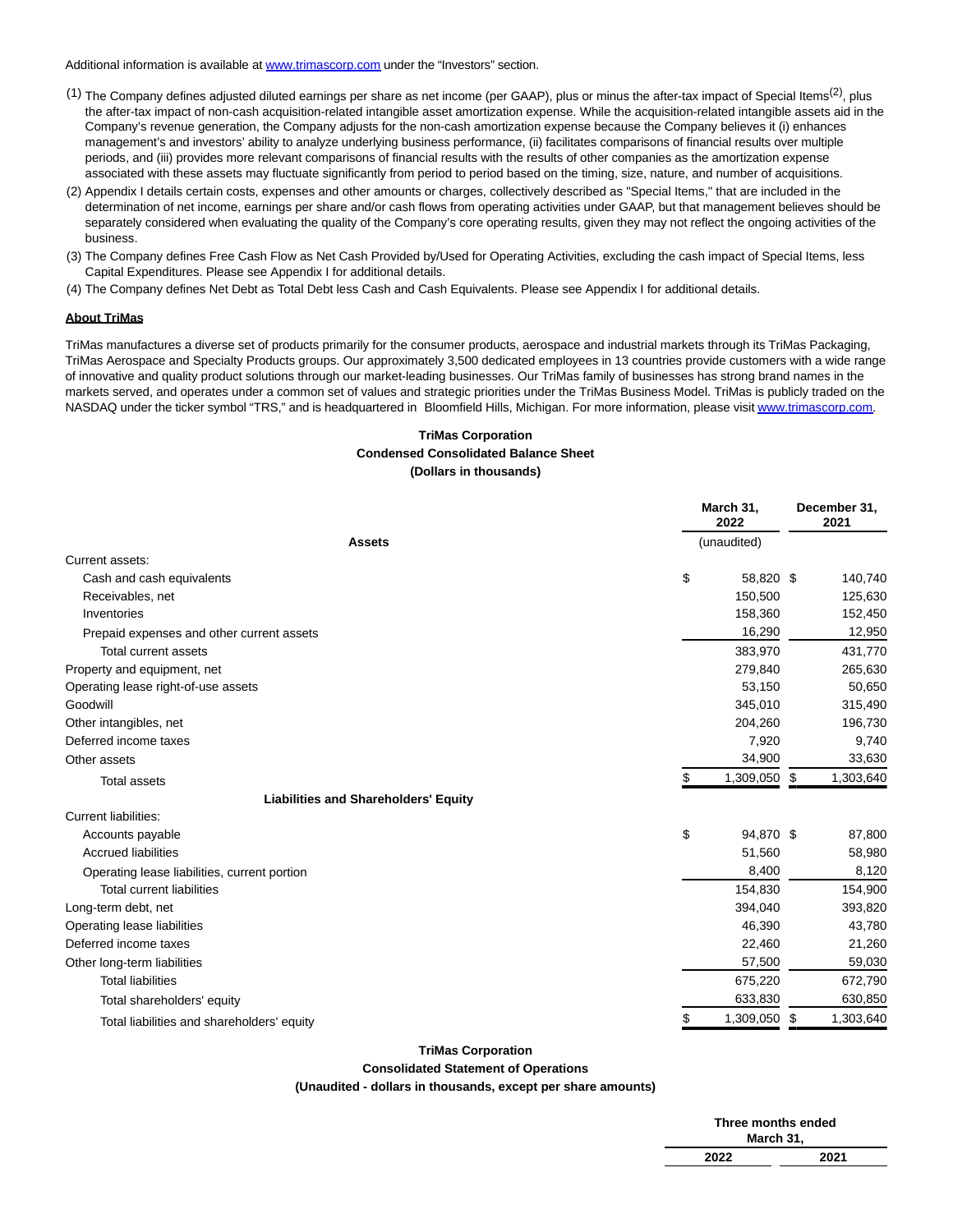| Net sales                                    | \$<br>224,310 | S  | 206,730    |
|----------------------------------------------|---------------|----|------------|
| Cost of sales                                | (170, 600)    |    | (155, 400) |
| Gross profit                                 | 53,710        |    | 51,330     |
| Selling, general and administrative expenses | (31,780)      |    | (30, 220)  |
| Operating profit                             | 21,930        |    | 21,110     |
| Other expense, net:                          |               |    |            |
| Interest expense                             | (3, 410)      |    | (3,550)    |
| Debt financing and related expenses          |               |    | (200)      |
| Other income (expense), net                  | (280)         |    | (930)      |
| Other expense, net                           | (3,690)       |    | (4,680)    |
| Income before income tax expense             | 18,240        |    | 16,430     |
| Income tax expense                           | (4,070)       |    | (3,370)    |
| Net income                                   | 14,170        | \$ | 13,060     |
| Basic earnings per share:                    |               |    |            |
| Net income per share                         | 0.33          | \$ | 0.30       |
| Weighted average common shares-basic         | 42,799,206    |    | 43,185,007 |
| Diluted earnings per share:                  |               |    |            |
| Net income per share                         | 0.33          | \$ | 0.30       |
| Weighted average common shares-diluted       | 43,109,693    |    | 43,634,876 |

## **TriMas Corporation Consolidated Statement of Cash Flow (Unaudited - dollars in thousands)**

|                                                                                                              | Three months ended<br>March 31, |           |    |           |  |
|--------------------------------------------------------------------------------------------------------------|---------------------------------|-----------|----|-----------|--|
|                                                                                                              |                                 | 2022      |    | 2021      |  |
| <b>Cash Flows from Operating Activities:</b>                                                                 |                                 |           |    |           |  |
| Net income                                                                                                   | \$                              | 14,170    | \$ | 13,060    |  |
| Adjustments to reconcile net income to net cash provided by operating activities, net of acquisition impact: |                                 |           |    |           |  |
| Loss on dispositions of assets                                                                               |                                 | 20        |    | 20        |  |
| Depreciation                                                                                                 |                                 | 8,470     |    | 7,850     |  |
| Amortization of intangible assets                                                                            |                                 | 5,290     |    | 5,390     |  |
| Amortization of debt issue costs                                                                             |                                 | 220       |    | 300       |  |
| Deferred income taxes                                                                                        |                                 | 3,000     |    | 2,200     |  |
| Non-cash compensation expense                                                                                |                                 | 2,820     |    | 2,440     |  |
| Debt financing and related expenses                                                                          |                                 |           |    | 200       |  |
| Increase in receivables                                                                                      |                                 | (22, 330) |    | (15, 640) |  |
| Increase in inventories                                                                                      |                                 | (910)     |    | (3, 110)  |  |
| Increase in prepaid expenses and other assets                                                                |                                 | (680)     |    | (2,070)   |  |
| Increase (decrease) in accounts payable and accrued liabilities                                              |                                 | (5,210)   |    | 1,950     |  |
| Other operating activities                                                                                   |                                 | 810       |    | 3,150     |  |
| Net cash provided by operating activities, net of acquisition impact                                         |                                 | 5,670     |    | 15,740    |  |
| <b>Cash Flows from Investing Activities:</b>                                                                 |                                 |           |    |           |  |
| Capital expenditures                                                                                         |                                 | (11, 890) |    | (9,370)   |  |
| Acquisition of businesses, net of cash acquired                                                              |                                 | (63,950)  |    |           |  |
| Net proceeds from disposition of property and equipment                                                      |                                 | 20        |    |           |  |
| Net cash used for investing activities                                                                       |                                 | (75, 820) |    | (9,370)   |  |
| <b>Cash Flows from Financing Activities:</b>                                                                 |                                 |           |    |           |  |
| Proceeds from issuance of senior notes                                                                       |                                 |           |    | 400,000   |  |
| Repayments of borrowings on revolving credit facilities                                                      |                                 |           |    | (48, 620) |  |
| Debt financing fees                                                                                          |                                 |           |    | (6, 150)  |  |
| Payments to purchase common stock                                                                            |                                 | (9,060)   |    | (2,640)   |  |
| Shares surrendered upon exercise and vesting of equity awards to cover taxes                                 |                                 | (970)     |    | (1,770)   |  |
| Dividends paid                                                                                               |                                 | (1,740)   |    |           |  |
| Net cash provided by (used for) financing activities                                                         |                                 | (11, 770) |    | 340,820   |  |
| <b>Cash and Cash Equivalents:</b>                                                                            |                                 |           |    |           |  |
| Increase (decrease) for the period                                                                           |                                 | (81,920)  |    | 347,190   |  |
| At beginning of period                                                                                       |                                 | 140,740   |    | 73,950    |  |
| At end of period                                                                                             | \$                              | 58,820    | \$ | 421,140   |  |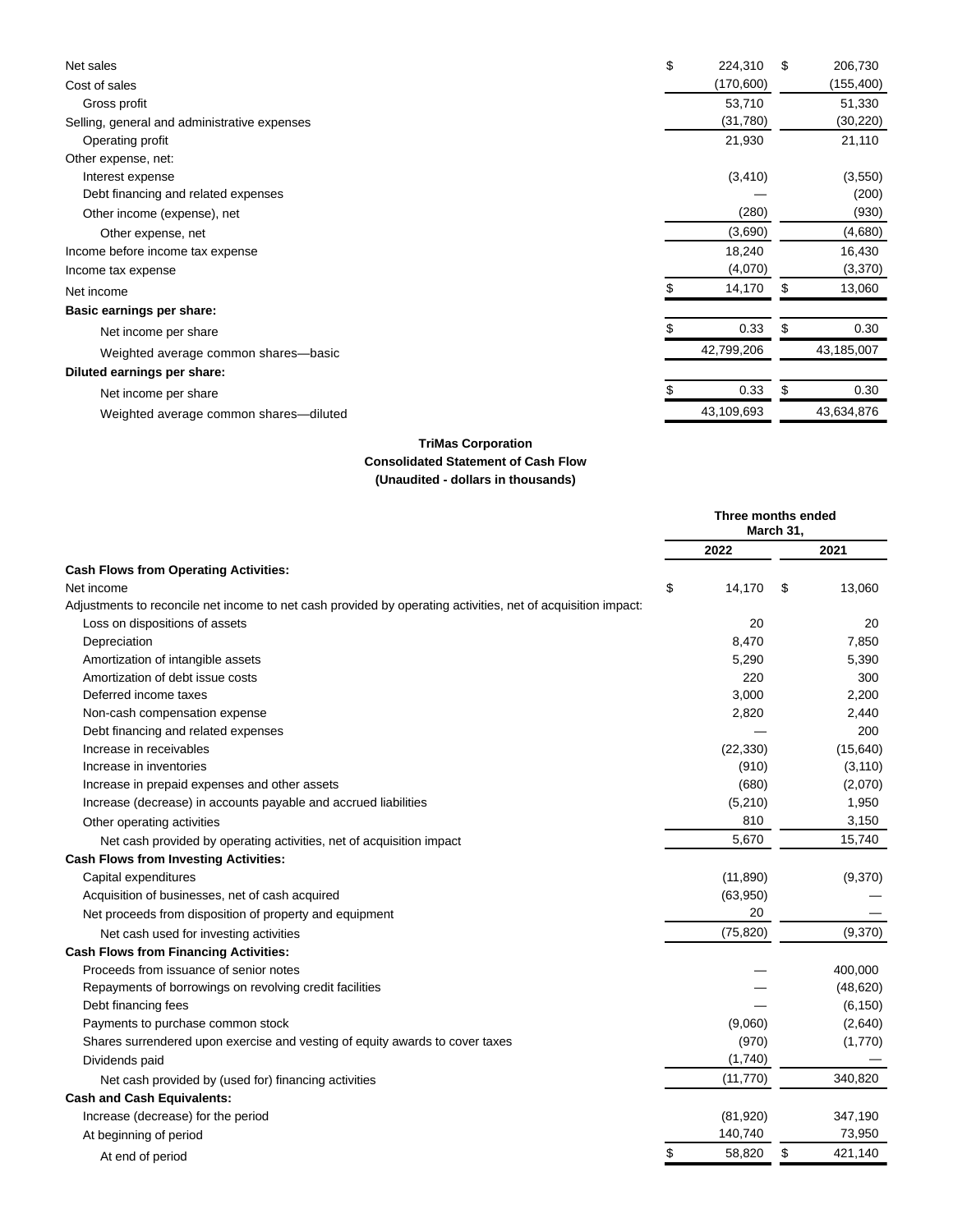Supplemental disclosure of cash flow information:

Cash paid for interest

Cash paid for taxes

| 310 | トツバ   |
|-----|-------|
| 620 | 1,160 |

### **Appendix I**

## **TriMas Corporation Additional Information Regarding Special Items Impacting Reported GAAP Financial Measures (Unaudited - dollars in thousands)**

|                                                                | Three months ended<br>March 31, |      |          |  |  |  |
|----------------------------------------------------------------|---------------------------------|------|----------|--|--|--|
|                                                                | 2022                            |      | 2021     |  |  |  |
| Packaging                                                      |                                 |      |          |  |  |  |
| Net sales                                                      | \$<br>138,490                   | \$   | 132,090  |  |  |  |
| Operating profit                                               | \$<br>21,330                    | \$   | 21,300   |  |  |  |
| Special Items to consider in evaluating operating profit:      |                                 |      |          |  |  |  |
| Purchase accounting costs                                      | 480                             |      | 830      |  |  |  |
| Business restructuring and severance costs                     | 1,970                           |      | 1,510    |  |  |  |
| Adjusted operating profit                                      | \$<br>23,780                    | \$   | 23,640   |  |  |  |
| Aerospace                                                      |                                 |      |          |  |  |  |
| Net sales                                                      | \$<br>44,520                    | \$   | 44,610   |  |  |  |
| Operating profit                                               | \$<br>1,840                     | \$   | 4,500    |  |  |  |
| Special Items to consider in evaluating operating profit:      |                                 |      |          |  |  |  |
| Purchase accounting costs                                      | 240                             |      |          |  |  |  |
| Business restructuring and severance costs                     | 330                             |      | 450      |  |  |  |
| Adjusted operating profit                                      | \$<br>2,410                     | \$   | 4,950    |  |  |  |
| <b>Specialty Products</b>                                      |                                 |      |          |  |  |  |
| Net sales                                                      | \$<br>41,300                    | \$   | 30,030   |  |  |  |
| Operating profit                                               | \$<br>7,240                     | \$   | 4,520    |  |  |  |
| <b>Corporate Expenses</b>                                      |                                 |      |          |  |  |  |
| Operating loss                                                 | \$<br>(8,480)                   | -\$  | (9,210)  |  |  |  |
| Special Items to consider in evaluating operating loss:        |                                 |      |          |  |  |  |
| M&A diligence and transaction costs                            | 910                             |      | 490      |  |  |  |
| Business restructuring and severance costs                     | 370                             |      | 2,250    |  |  |  |
| Adjusted operating loss                                        | \$<br>(7,200)                   | - \$ | (6, 470) |  |  |  |
| <b>Total Company</b>                                           |                                 |      |          |  |  |  |
| Net sales                                                      | \$<br>224,310                   | \$   | 206,730  |  |  |  |
| Operating profit                                               | \$<br>21,930                    | \$   | 21,110   |  |  |  |
| Total Special Items to consider in evaluating operating profit | 4,300                           |      | 5,530    |  |  |  |
| Adjusted operating profit                                      | \$<br>26,230                    | \$   | 26,640   |  |  |  |

## **Appendix I**

## **TriMas Corporation Additional Information Regarding Special Items Impacting Reported GAAP Financial Measures (Unaudited - dollars in thousands, except per share amounts)**

|                                                                | Three months ended | March 31, |        |
|----------------------------------------------------------------|--------------------|-----------|--------|
|                                                                | 2022               |           | 2021   |
| Net income, as reported                                        | \$<br>14.170       | S         | 13,060 |
| Special Items to consider in evaluating quality of net income: |                    |           |        |
| Business restructuring and severance costs                     | 2.820              |           | 4.210  |
| Purchase accounting costs                                      | 720                |           | 830    |
| M&A diligence and transaction costs                            | 910                |           | 490    |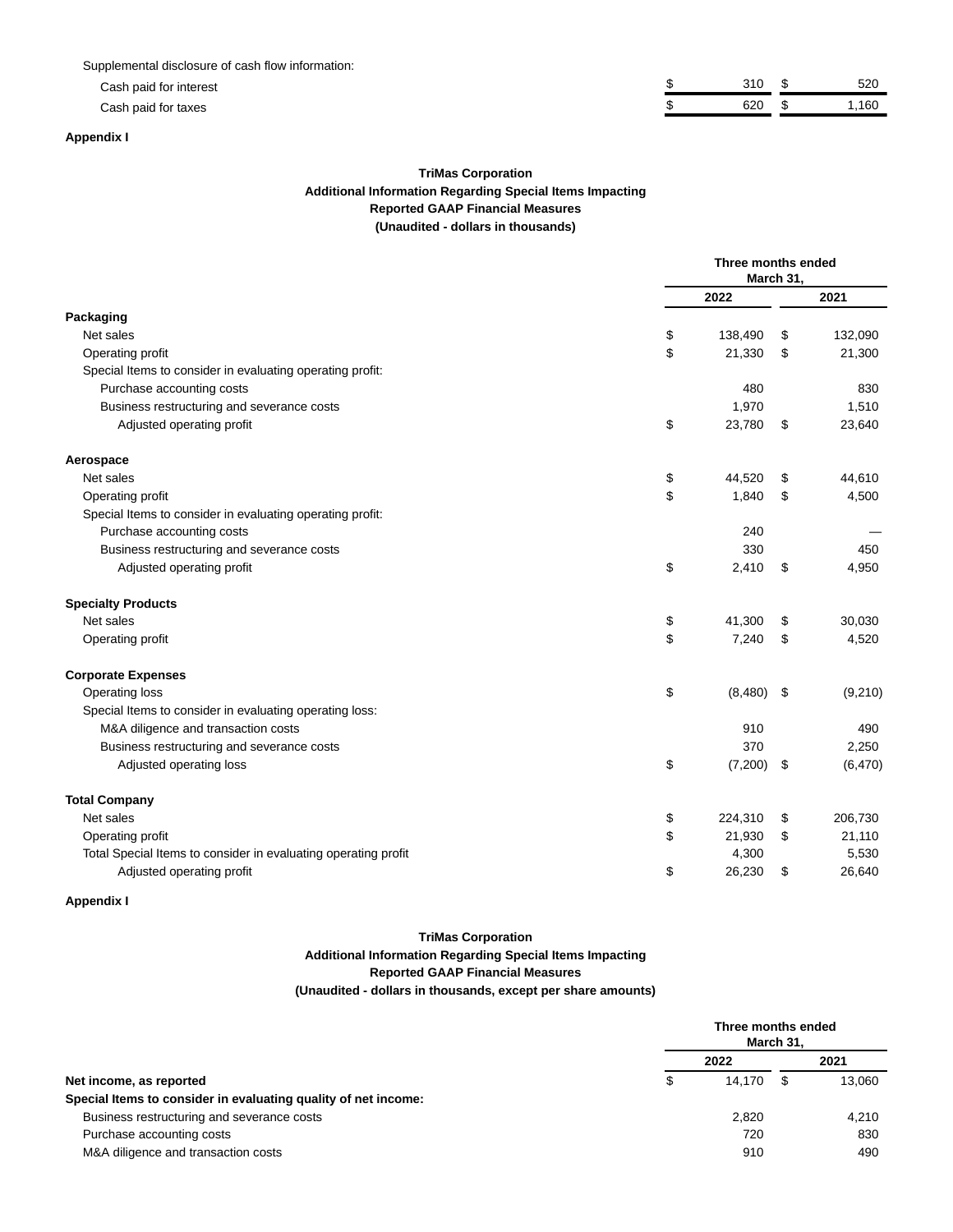| Debt financing and related expenses                                                        |                    |           | 200        |
|--------------------------------------------------------------------------------------------|--------------------|-----------|------------|
| Income tax effect of Special Items <sup>(1)</sup>                                          | (1,050)            |           | (1,390)    |
| <b>Adjusted net income</b>                                                                 | 17,570             | \$        | 17,400     |
|                                                                                            | Three months ended | March 31, |            |
|                                                                                            | 2022               |           | 2021       |
| Diluted earnings per share, as reported                                                    | \$<br>0.33         | -\$       | 0.30       |
| Special Items to consider in evaluating quality of EPS:                                    |                    |           |            |
| Business restructuring and severance costs                                                 | 0.06               |           | 0.10       |
| Purchase accounting costs                                                                  | 0.02               |           | 0.02       |
| M&A diligence and transaction costs                                                        | 0.02               |           | 0.01       |
| Debt financing and related expenses                                                        |                    |           |            |
| Income tax effect of Special Items <sup>(1)</sup>                                          | (0.02)             |           | (0.03)     |
| Pre-tax amortization of acquisition-related intangible assets                              | 0.12               |           | 0.12       |
| Income tax benefit on amortization of acquisition-related intangible assets <sup>(1)</sup> | (0.03)             |           | (0.03)     |
| <b>Adjusted diluted EPS</b>                                                                | 0.50               | \$        | 0.49       |
| Weighted-average shares outstanding                                                        | 43,109,693         |           | 43,634,876 |

(1) Income tax effect of Special Items and amortization of acquisition-related intangible assets is calculated on an item-by-item basis, utilizing the tax rate in the jurisdiction where the Special Item or amortization occurred. For the three month periods ended March 31, 2022 and 2021, the income tax effect of Special Items varied from the tax rate inherent in the Company's reported GAAP results, primarily as a result of certain discrete items that occurred during the period for GAAP reporting purposes.

## **Appendix I**

### **TriMas Corporation Additional Information Regarding Special Items Impacting Reported GAAP Financial Measures (Unaudited - dollars in thousands)**

|                                              |                |   |                         |  | Three months ended March 31, |      |                |   |                         |  |                |
|----------------------------------------------|----------------|---|-------------------------|--|------------------------------|------|----------------|---|-------------------------|--|----------------|
|                                              | 2022           |   |                         |  |                              | 2021 |                |   |                         |  |                |
|                                              | As<br>reported |   | <b>Special</b><br>Items |  | As<br>adjusted               |      | As<br>reported |   | <b>Special</b><br>Items |  | As<br>adjusted |
| Net cash provided by operating activities    | 5,670          | S | 4,310 \$                |  | 9,980                        | S    | 15.740         | J | $3,920$ \$              |  | 19.660         |
| Less: Capital expenditures                   | (11, 890)      |   |                         |  | (11,890)                     |      | (9,370)        |   |                         |  | (9,370)        |
| Free Cash Flow                               | (6, 220)       |   | 4,310                   |  | (1,910)                      |      | 6.370          |   | 3,920                   |  | 10,290         |
| Net income                                   | 14,170         |   | 3.400                   |  | 17,570                       |      | 13,060         |   | 4.340                   |  | 17,400         |
| Free Cash Flow as a percentage of net income | (44)%          |   |                         |  | (11)%                        |      | 49%            |   |                         |  | 59%            |

|                                 | March 31,<br>2022 |  | December 31,<br>2021 |  | March 31,<br>2021 |  |  |
|---------------------------------|-------------------|--|----------------------|--|-------------------|--|--|
| Current portion, long-term debt | $-$ \$            |  | $-$ \$               |  | 300,000           |  |  |
| Long-term debt, net             | 394.040           |  | 393.820              |  | 390,190           |  |  |
| <b>Total Debt</b>               | 394.040           |  | 393.820              |  | 690,190           |  |  |
| Less: Cash and cash equivalents | 58.820            |  | 140.740              |  | 421,140           |  |  |
| Net Debt                        | 335.220 \$        |  | 253.080              |  | 269,050           |  |  |

### **Appendix I**

### **TriMas Corporation Reconciliation of GAAP to Non-GAAP Financial Measures Forecasted Diluted Earnings Per Share Guidance (Unaudited - dollars per share)**

| <b>Twelve months</b> |      |  |  |  |  |
|----------------------|------|--|--|--|--|
| ended                |      |  |  |  |  |
| December 31, 2022    |      |  |  |  |  |
| Low                  | High |  |  |  |  |